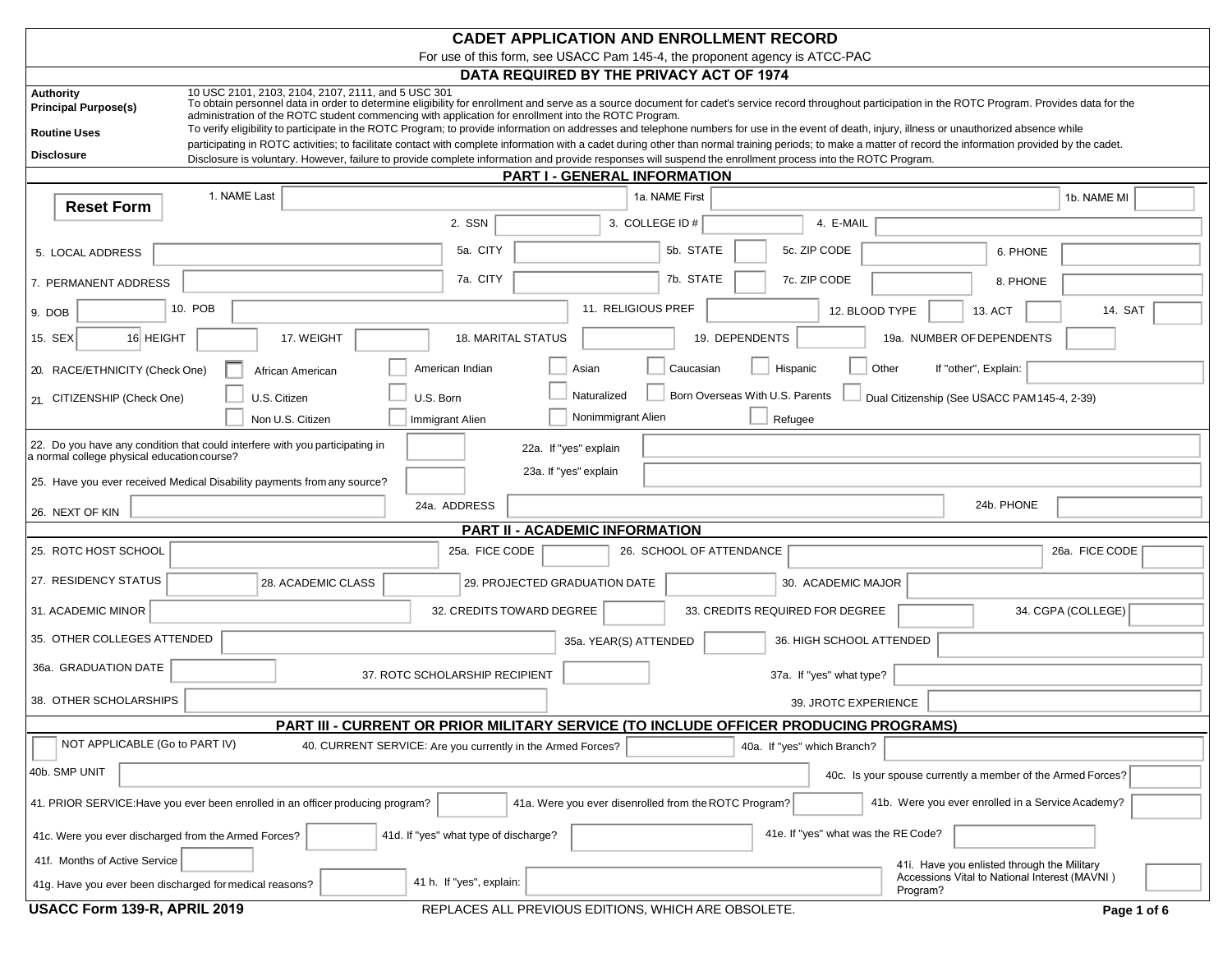# Last Name **CADET APPLICATION AND ENROLLMENT RECORD**

|                                                                                                                                                                                                                                                                                                                                                                                                                                                                                                                                                                                                                                                                                                                                                                                                                                                                                                                                                                                                                                                                                                                                                                        |                                                                                                     | <b>CADET APPLICATION AND ENROLLMENT RECORD</b>                                                                                                                         |                                                                                                                                                                                                                                                                                                                                                                                                                                                                  |            |
|------------------------------------------------------------------------------------------------------------------------------------------------------------------------------------------------------------------------------------------------------------------------------------------------------------------------------------------------------------------------------------------------------------------------------------------------------------------------------------------------------------------------------------------------------------------------------------------------------------------------------------------------------------------------------------------------------------------------------------------------------------------------------------------------------------------------------------------------------------------------------------------------------------------------------------------------------------------------------------------------------------------------------------------------------------------------------------------------------------------------------------------------------------------------|-----------------------------------------------------------------------------------------------------|------------------------------------------------------------------------------------------------------------------------------------------------------------------------|------------------------------------------------------------------------------------------------------------------------------------------------------------------------------------------------------------------------------------------------------------------------------------------------------------------------------------------------------------------------------------------------------------------------------------------------------------------|------------|
|                                                                                                                                                                                                                                                                                                                                                                                                                                                                                                                                                                                                                                                                                                                                                                                                                                                                                                                                                                                                                                                                                                                                                                        |                                                                                                     |                                                                                                                                                                        |                                                                                                                                                                                                                                                                                                                                                                                                                                                                  | <b>SSN</b> |
|                                                                                                                                                                                                                                                                                                                                                                                                                                                                                                                                                                                                                                                                                                                                                                                                                                                                                                                                                                                                                                                                                                                                                                        |                                                                                                     | <b>PART IV - STUDENT STATEMENTS</b>                                                                                                                                    |                                                                                                                                                                                                                                                                                                                                                                                                                                                                  |            |
| 42. RELEASE OF INFORMATION                                                                                                                                                                                                                                                                                                                                                                                                                                                                                                                                                                                                                                                                                                                                                                                                                                                                                                                                                                                                                                                                                                                                             |                                                                                                     |                                                                                                                                                                        |                                                                                                                                                                                                                                                                                                                                                                                                                                                                  |            |
|                                                                                                                                                                                                                                                                                                                                                                                                                                                                                                                                                                                                                                                                                                                                                                                                                                                                                                                                                                                                                                                                                                                                                                        |                                                                                                     |                                                                                                                                                                        | The Privacy Act requires that we notify you of other routine uses of the information we collect from you. You should know that if you leave school, we might provide your name, address, and phone number to the U.S. Army Rec<br>Recruiting Command. This is done because the Active Army, Army Reserve, and National Guard want and need intelligent young men and women. They also have programs which might help you return to college. The transfer of      |            |
|                                                                                                                                                                                                                                                                                                                                                                                                                                                                                                                                                                                                                                                                                                                                                                                                                                                                                                                                                                                                                                                                                                                                                                        |                                                                                                     |                                                                                                                                                                        | information to the Recruiting Command means that, if you drop from school, you may receive information in the mail or be called by an Army Recruiter. You are under no obligation to accept the mail or to talk to the recruit                                                                                                                                                                                                                                   |            |
|                                                                                                                                                                                                                                                                                                                                                                                                                                                                                                                                                                                                                                                                                                                                                                                                                                                                                                                                                                                                                                                                                                                                                                        | I have read and understand the above statement concerning data required by the Privacy Act of 1974. |                                                                                                                                                                        |                                                                                                                                                                                                                                                                                                                                                                                                                                                                  |            |
|                                                                                                                                                                                                                                                                                                                                                                                                                                                                                                                                                                                                                                                                                                                                                                                                                                                                                                                                                                                                                                                                                                                                                                        |                                                                                                     |                                                                                                                                                                        | Verification of the following statements is required in order to assist in establishing eligibility to participate in the ROTC program. Failure to provide a response will preclude further processing as an enrolled cadet. F<br>an accurate or truthful response is grounds for barring entry into the SROTC program or for the initiation of disenrollment action. Your signature at the bottom of this page will attest to the accuracy of your responses on |            |
|                                                                                                                                                                                                                                                                                                                                                                                                                                                                                                                                                                                                                                                                                                                                                                                                                                                                                                                                                                                                                                                                                                                                                                        | 43. STATEMENT OF CRIMINAL PROCEEDINGS BY CIVIL OR MILITARY AUTHORITIES                              |                                                                                                                                                                        |                                                                                                                                                                                                                                                                                                                                                                                                                                                                  |            |
| I have not been indicted or summoned into court under civilian or military law as a defendant in a criminal proceeding, to include any and all proceedings involving juvenile or adult criminal offenses, but excluding minor<br>violations (Exception: alcohol-related driving offenses) which involved a fine or forfeiture, alone, of less than \$250. I have not had 6 or more minor traffic violations (excluding parking violations) in a 12-month period<br>\$100 or more per offense. I have not had 12 or more minor traffic violations (excluding parking violations) during the previous 3 years where the fine is \$100 or more per offense. I have never been convicted, fined, impris<br>placed on probation, paroled, or pardoned (to include alcohol violations and misdemeanors), except for minor traffic violations as defined above. I will advise the Professor of Military Science of any future information pe<br>any changes of criminal conduct against myself and I shall do so as soon as practical under the circumstances. Records that are expunged, sealed, set aside, dismissed, or original findings or pleas changed STILL require a |                                                                                                     |                                                                                                                                                                        |                                                                                                                                                                                                                                                                                                                                                                                                                                                                  |            |
| Check One:                                                                                                                                                                                                                                                                                                                                                                                                                                                                                                                                                                                                                                                                                                                                                                                                                                                                                                                                                                                                                                                                                                                                                             |                                                                                                     |                                                                                                                                                                        |                                                                                                                                                                                                                                                                                                                                                                                                                                                                  |            |
|                                                                                                                                                                                                                                                                                                                                                                                                                                                                                                                                                                                                                                                                                                                                                                                                                                                                                                                                                                                                                                                                                                                                                                        | The above statement is true.                                                                        | The above statement is not true - Explain:                                                                                                                             |                                                                                                                                                                                                                                                                                                                                                                                                                                                                  |            |
| 44. SUBSTANCE ABUSE                                                                                                                                                                                                                                                                                                                                                                                                                                                                                                                                                                                                                                                                                                                                                                                                                                                                                                                                                                                                                                                                                                                                                    |                                                                                                     |                                                                                                                                                                        |                                                                                                                                                                                                                                                                                                                                                                                                                                                                  |            |
| Check One:                                                                                                                                                                                                                                                                                                                                                                                                                                                                                                                                                                                                                                                                                                                                                                                                                                                                                                                                                                                                                                                                                                                                                             | I have never used an illegal substance ordrug.                                                      |                                                                                                                                                                        |                                                                                                                                                                                                                                                                                                                                                                                                                                                                  |            |
|                                                                                                                                                                                                                                                                                                                                                                                                                                                                                                                                                                                                                                                                                                                                                                                                                                                                                                                                                                                                                                                                                                                                                                        | I have used illegal substances or drugs only on an experimental or limited basis.                   | When:                                                                                                                                                                  |                                                                                                                                                                                                                                                                                                                                                                                                                                                                  | How Often: |
|                                                                                                                                                                                                                                                                                                                                                                                                                                                                                                                                                                                                                                                                                                                                                                                                                                                                                                                                                                                                                                                                                                                                                                        | I have been a recent or frequent user of illegal substances ordrugs.                                |                                                                                                                                                                        | When:                                                                                                                                                                                                                                                                                                                                                                                                                                                            | How Often: |
|                                                                                                                                                                                                                                                                                                                                                                                                                                                                                                                                                                                                                                                                                                                                                                                                                                                                                                                                                                                                                                                                                                                                                                        | NOTE: Any future drug use will be grounds for disenrollment from the ROTC Program.                  |                                                                                                                                                                        |                                                                                                                                                                                                                                                                                                                                                                                                                                                                  |            |
| 45. RELIGIOUS ACCOMMODATION                                                                                                                                                                                                                                                                                                                                                                                                                                                                                                                                                                                                                                                                                                                                                                                                                                                                                                                                                                                                                                                                                                                                            |                                                                                                     |                                                                                                                                                                        |                                                                                                                                                                                                                                                                                                                                                                                                                                                                  |            |
| based on the needs of the Army.                                                                                                                                                                                                                                                                                                                                                                                                                                                                                                                                                                                                                                                                                                                                                                                                                                                                                                                                                                                                                                                                                                                                        | I have read and understand the above statement concerning accommodation of my religious practices.  |                                                                                                                                                                        | The U.S. Army cannot guarantee that my religious practices will be accommodated. I acknowledge and understand that it is the Department of the Army's policy to accommodate religious practices as long as the practice will<br>not have an adverse impact on military readiness, unit cohesion, standards, health, safety or discipline. I further acknowledge and understand that the U.S. Army has the right to amend or eliminate any such accommodation     |            |
| 46. CONSCIENTIOUS OBJECTION                                                                                                                                                                                                                                                                                                                                                                                                                                                                                                                                                                                                                                                                                                                                                                                                                                                                                                                                                                                                                                                                                                                                            |                                                                                                     |                                                                                                                                                                        |                                                                                                                                                                                                                                                                                                                                                                                                                                                                  |            |
|                                                                                                                                                                                                                                                                                                                                                                                                                                                                                                                                                                                                                                                                                                                                                                                                                                                                                                                                                                                                                                                                                                                                                                        |                                                                                                     | conscientious objection as "A firm, fixed and sincere objection to participation in war in any form or the bearing of arms, because of religious training and belief." | If you have moral convictions that preclude you from bearing firearms and/or participating in full military service with the U.S. Army, to include armed combat, then you are a conscientious objector. AR 600-43 defines                                                                                                                                                                                                                                        |            |
| Check One:                                                                                                                                                                                                                                                                                                                                                                                                                                                                                                                                                                                                                                                                                                                                                                                                                                                                                                                                                                                                                                                                                                                                                             | I am not a conscientious objector.                                                                  | am a conscientious objector.<br>Explain:                                                                                                                               |                                                                                                                                                                                                                                                                                                                                                                                                                                                                  |            |
|                                                                                                                                                                                                                                                                                                                                                                                                                                                                                                                                                                                                                                                                                                                                                                                                                                                                                                                                                                                                                                                                                                                                                                        |                                                                                                     | Intentionally Left Blank                                                                                                                                               |                                                                                                                                                                                                                                                                                                                                                                                                                                                                  |            |
|                                                                                                                                                                                                                                                                                                                                                                                                                                                                                                                                                                                                                                                                                                                                                                                                                                                                                                                                                                                                                                                                                                                                                                        |                                                                                                     |                                                                                                                                                                        |                                                                                                                                                                                                                                                                                                                                                                                                                                                                  |            |
|                                                                                                                                                                                                                                                                                                                                                                                                                                                                                                                                                                                                                                                                                                                                                                                                                                                                                                                                                                                                                                                                                                                                                                        |                                                                                                     |                                                                                                                                                                        |                                                                                                                                                                                                                                                                                                                                                                                                                                                                  |            |
|                                                                                                                                                                                                                                                                                                                                                                                                                                                                                                                                                                                                                                                                                                                                                                                                                                                                                                                                                                                                                                                                                                                                                                        |                                                                                                     |                                                                                                                                                                        |                                                                                                                                                                                                                                                                                                                                                                                                                                                                  |            |
|                                                                                                                                                                                                                                                                                                                                                                                                                                                                                                                                                                                                                                                                                                                                                                                                                                                                                                                                                                                                                                                                                                                                                                        |                                                                                                     |                                                                                                                                                                        |                                                                                                                                                                                                                                                                                                                                                                                                                                                                  |            |
|                                                                                                                                                                                                                                                                                                                                                                                                                                                                                                                                                                                                                                                                                                                                                                                                                                                                                                                                                                                                                                                                                                                                                                        |                                                                                                     |                                                                                                                                                                        |                                                                                                                                                                                                                                                                                                                                                                                                                                                                  |            |
|                                                                                                                                                                                                                                                                                                                                                                                                                                                                                                                                                                                                                                                                                                                                                                                                                                                                                                                                                                                                                                                                                                                                                                        |                                                                                                     |                                                                                                                                                                        |                                                                                                                                                                                                                                                                                                                                                                                                                                                                  |            |
|                                                                                                                                                                                                                                                                                                                                                                                                                                                                                                                                                                                                                                                                                                                                                                                                                                                                                                                                                                                                                                                                                                                                                                        | "All information given on this form is correct to the best of my knowledge."                        | SIGNATURE OF CADET                                                                                                                                                     |                                                                                                                                                                                                                                                                                                                                                                                                                                                                  |            |
|                                                                                                                                                                                                                                                                                                                                                                                                                                                                                                                                                                                                                                                                                                                                                                                                                                                                                                                                                                                                                                                                                                                                                                        |                                                                                                     |                                                                                                                                                                        |                                                                                                                                                                                                                                                                                                                                                                                                                                                                  |            |

## 47. **LOYALTY OATH (OPTIONAL FOR NONCONTRACTED CADETS)**

| "I do solemnly swear (or affirm) that I will support and defend the Constitution of the United States of America against all enemies, both foreign and domestic; that I will bear true faith and allegiance to the same, and t |  |
|--------------------------------------------------------------------------------------------------------------------------------------------------------------------------------------------------------------------------------|--|
| freely, without any mental reservation or purpose of evasion, so help me God."                                                                                                                                                 |  |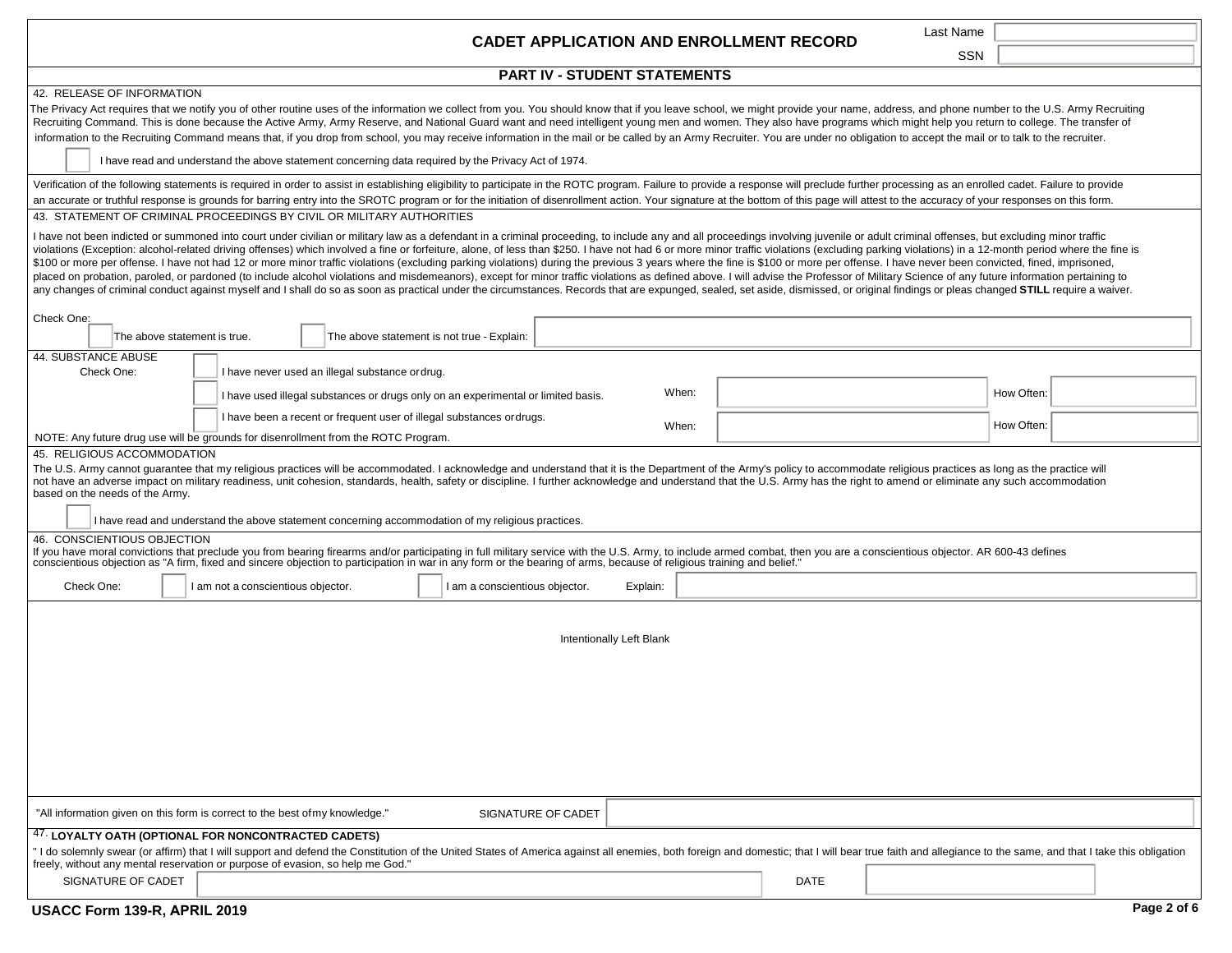|                             | Last Name<br><b>CADET APPLICATION ENROLLMENT RECORD</b>                                                                                                                                                                                                                                                                                                                                                                                                                                              |
|-----------------------------|------------------------------------------------------------------------------------------------------------------------------------------------------------------------------------------------------------------------------------------------------------------------------------------------------------------------------------------------------------------------------------------------------------------------------------------------------------------------------------------------------|
|                             | SSN                                                                                                                                                                                                                                                                                                                                                                                                                                                                                                  |
|                             | PART V - BASIC COURSE ENROLLMENT ELIGIBILITY CHECKLIST*                                                                                                                                                                                                                                                                                                                                                                                                                                              |
|                             | ALL NONCONTRACTED CADETS MUST MEET THE FOLLOWING CRITERIA TO ENROLL IN THE BASIC COURSE:                                                                                                                                                                                                                                                                                                                                                                                                             |
| 48. ACADEMIC STATUS         | Enrollment Eligibility Officer: Verify the criteria below and sign the certification on page 5.<br>Eligible: Registered for and attending full time (in accordance with university policy - usually 12 or more credit hours) a regular course of instruction resulting in an accredited undergraduate<br>or graduate degree at a host or partnership school.                                                                                                                                         |
|                             | Ineligible (Waiver denied): Not registered for and attending full time a regular course of instruction at a host or partnership school.                                                                                                                                                                                                                                                                                                                                                              |
| 49. CONSCIENTIOUS OBJECTION | Eligible: (a) U.S. Citizen and is not a conscientious objector. (b) Enrolled alien student (exempt by statute). (c) Students required by their school to take military training.                                                                                                                                                                                                                                                                                                                     |
|                             | Ineligible: Student is a U.S. Citizen and a conscientious objector at a school, which does not require its students to take military training. (NOTE: Prior to enrollment students who have<br>previously been conscientious objectors must furnish a letter stating they no longer have convictions that preclude bearing arms and participating in full military service with<br>the U.S. Army).                                                                                                   |
| 50. CHARACTER               | Eligible: Good moral character. No domestic violence conviction.                                                                                                                                                                                                                                                                                                                                                                                                                                     |
|                             | Ineligible: Nonwaiverable. Domestic violence misdemeanor or felony conviction.                                                                                                                                                                                                                                                                                                                                                                                                                       |
| 51. TATTOOS                 | Eligible: Student does not have any tattoos specifically prohibited by Army policy (see ineligible below).                                                                                                                                                                                                                                                                                                                                                                                           |
|                             | Ineligible: (a) Any tattoo/brand on the face, neck or head (permanent facial makeup that conforms to AR 670-1 makeup standards is permitted). (b) Other tattoos/brands that are visible and<br>detract from a soldierly appearance while wearing the Class A uniform. (c) Other tattoos/brands that are prejudicial to good order and discipline.                                                                                                                                                    |
| 52. CITIZENSHIP             | Eligible: U.S. Citizen (Must be verified per instructions). (Dual citizens must express in writing their willingness to renounce foreign citizenship if/when required.)                                                                                                                                                                                                                                                                                                                              |
|                             | Approval Required: (a) Immigrant Alien (b) Refugee (NOTE: Aliens are ineligible for scholarship and SMP, even if approved for enrollment).                                                                                                                                                                                                                                                                                                                                                           |
|                             | Approval Granted (Eligible):<br>Ineligible: Nonimmigrant Aliens.<br>Date                                                                                                                                                                                                                                                                                                                                                                                                                             |
| 53. MEDICAL                 | Eligible: DA Form 3425-R has been completed and signed by a qualified medical physician (or equivalent statement from university health care provider) showing no medical condition/physical<br>impairment that precludes enrollment in the basic course.<br>Ineligible (Waiver denied or nonwaiverable): Qualified medical physician refuses to complete and sign DA Form 3425-R for the student.                                                                                                   |
|                             | * NOTE: ENROLLMENT ELIGIBILITY OFFICER WILL CHECK THE INFORMATION IN PARTS I - III AND THE STUDENT'S STATEMENTS IN PART IV AND ADVISE THE STUDENT IF A WAIVER IS REQUIRED<br>PRIOR TO CONTRACTING I.E., AGE, RE-CODE, DEPENDENCY, CIVIL CONVICTION, SUBSTANCE ABUSE, ETC. (Waiver approval is not guaranteed).                                                                                                                                                                                       |
|                             | <b>PART VI - NONSCHOLARSHIP CONTRACTING ELIGIBILITY CHECKLIST</b>                                                                                                                                                                                                                                                                                                                                                                                                                                    |
|                             | ALL NONSCHOLARSHIP CADETS MUST MEET THE FOLLOWING CRITERIA TO CONTRACT:<br>Enrollment Eligibility Officer: Verify the criteria below and sign the certification on page 5. (Scholarship students must also meet scholarship eligibility requirements in Part VII)                                                                                                                                                                                                                                    |
| 54. PREVIOUS CRITERIA       | Eligible: Student meets criteria 49-54 on the Basic Course Enrollment Eligibility Checklist (PartV).                                                                                                                                                                                                                                                                                                                                                                                                 |
|                             | Waiver Granted (Eligible):<br>Date<br>Waiver Required: Pending waiver for criteria in Part V above.                                                                                                                                                                                                                                                                                                                                                                                                  |
|                             | Ineligible (Waiver denied or nonwaiverable).                                                                                                                                                                                                                                                                                                                                                                                                                                                         |
| 55. CIVIL CONVICTION        | Eligible: (a) No civil conviction, adverse adjudication, or court-martial conviction other than minor traffic violations (Exception: alcohol-related driving offenses) resulting in a fine<br>of less than \$250. (b) Not guilty verdict or successful appeal of a conviction.                                                                                                                                                                                                                       |
|                             | Waiver Required (Prior to Contracting): Any civil conviction, adverse adjudication, or court-martial conviction other than minor traffic violations (Exception: Alcohol-related driving offenses)<br>resulting in a fine of less than \$250. Any conviction resulting in other adverse dispositions (punishment other than a fine) requires a waiver.<br>Convictions where the record is expunged, sealed, set aside, dismissed, or original finding or pleas changed still require a waiver.        |
|                             | Waiver Granted (Eligible):<br>Date                                                                                                                                                                                                                                                                                                                                                                                                                                                                   |
|                             | Ineligible (Waiver denied or nonwaiverable): (a) Pending charges for violating any civil law; (b) On supervised and/or conditional<br>probation.                                                                                                                                                                                                                                                                                                                                                     |
| 56. DEPENDENCY              | Eligible: (a) Single student with no dependents. (b) Married student with no more than three (3) dependents, to include spouse. (c) Single student whose children have been placed by<br>court order in the custody of an adult relative/legal guardian and the student is not required to pay child support.<br>Waiver Required (Prior to Contracting): (a) More than three (3) dependents (spouse plus more than 2 children under 18 years old). (b) Single parent whose children have been placed |
|                             | by court order in the custody of an adult relative/legal guardian when the student is required to pay child support. (c) Spouse is also in Army ROTC and there are children under<br>18 years old. (d) Spouse is in a military component of any Armed Service (other than Inactive Ready Reserve) when student has a child under 18 years old.                                                                                                                                                       |
|                             | Waiver Granted (Eligible):<br>Date                                                                                                                                                                                                                                                                                                                                                                                                                                                                   |
|                             | Ineligible (Waiver denied or nonwaiverable): Single parents who have legal custody of their children who are under 18 years old.                                                                                                                                                                                                                                                                                                                                                                     |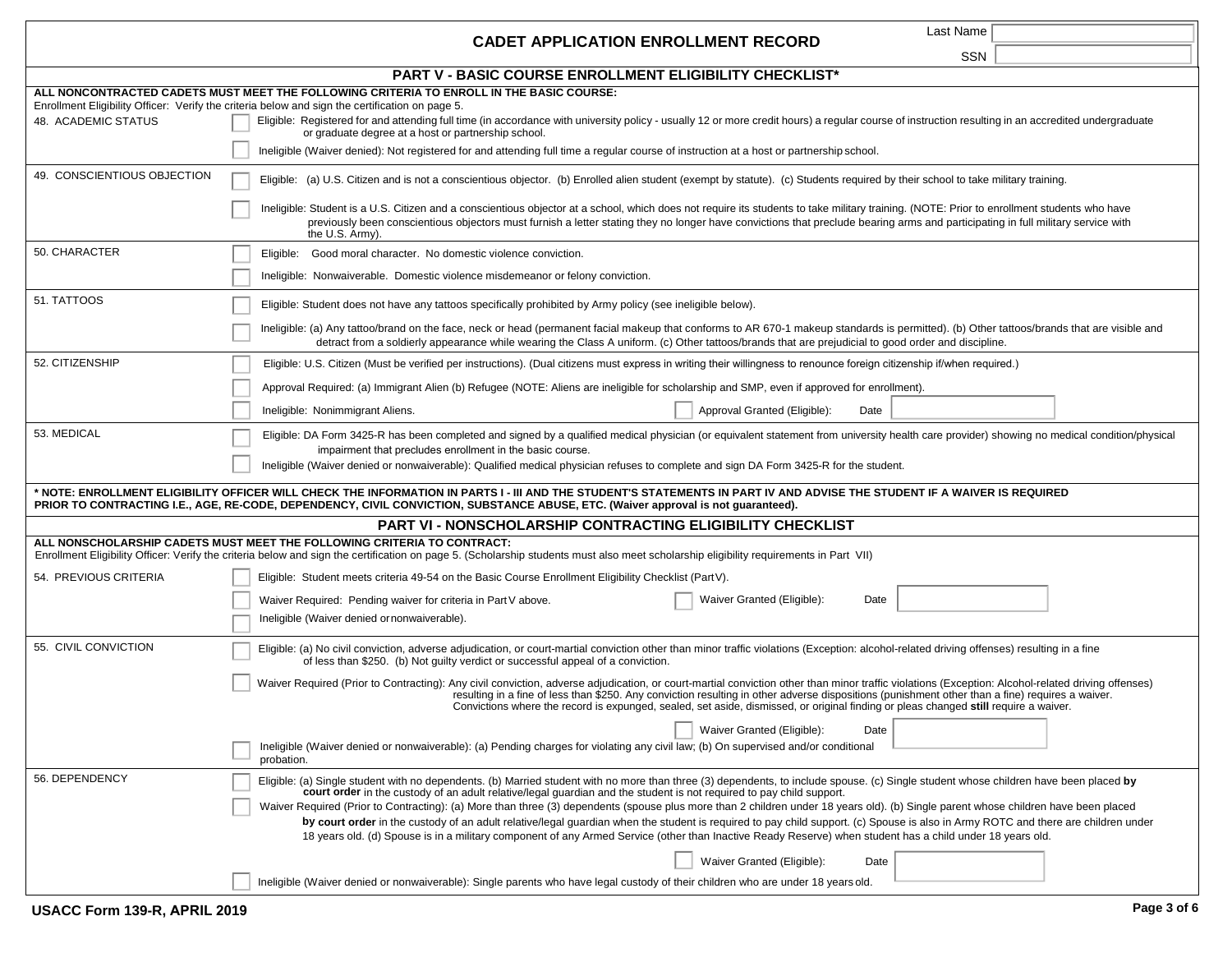|                      | Last Name                                                                                                                                                                                                                                                                                                                                                                                                                                                                                                                                                                                                                                                                                                                                                                                                                                                   |
|----------------------|-------------------------------------------------------------------------------------------------------------------------------------------------------------------------------------------------------------------------------------------------------------------------------------------------------------------------------------------------------------------------------------------------------------------------------------------------------------------------------------------------------------------------------------------------------------------------------------------------------------------------------------------------------------------------------------------------------------------------------------------------------------------------------------------------------------------------------------------------------------|
|                      | <b>CADET APPLICATION ENROLLMENT RECORD</b><br>SSN                                                                                                                                                                                                                                                                                                                                                                                                                                                                                                                                                                                                                                                                                                                                                                                                           |
|                      | PART VI - NONSCHOLARSIP CONTRACTING ELIGIBILITY CHECKLIST (CONTINUED)                                                                                                                                                                                                                                                                                                                                                                                                                                                                                                                                                                                                                                                                                                                                                                                       |
| 57. SUBSTANCE ABUSE  | ALL NON-SCHOLARSHIP CADETS MUST MEET THE FOLLOWING CRITERIA TO CONTRACT:<br>Enrollment Eligibility Officer: Verify the criteria below and sign the certification on page 5. (Scholarship students must also meet scholarship eligibility requirements in Part VII.)                                                                                                                                                                                                                                                                                                                                                                                                                                                                                                                                                                                         |
|                      | Eligible: Never used chemical substances or drugs                                                                                                                                                                                                                                                                                                                                                                                                                                                                                                                                                                                                                                                                                                                                                                                                           |
|                      | Waiver Required: Self admitted use of chemical substances or drugs.                                                                                                                                                                                                                                                                                                                                                                                                                                                                                                                                                                                                                                                                                                                                                                                         |
|                      | Waiver Granted (Eligible):<br>Date                                                                                                                                                                                                                                                                                                                                                                                                                                                                                                                                                                                                                                                                                                                                                                                                                          |
|                      | Ineligible (Waiver denied or nonwaiverable) Chemical substance or drug abuse requiring professional care, which is medically disqualifying.                                                                                                                                                                                                                                                                                                                                                                                                                                                                                                                                                                                                                                                                                                                 |
| 58. LOYALTY OATH     | Eligible: Cadet signed loyalty oath.                                                                                                                                                                                                                                                                                                                                                                                                                                                                                                                                                                                                                                                                                                                                                                                                                        |
|                      | Ineligible: Refuses to sign loyalty oath.                                                                                                                                                                                                                                                                                                                                                                                                                                                                                                                                                                                                                                                                                                                                                                                                                   |
| 59. PRIOR SERVICE    | Eligible: (a) No prior service. (b) Honorably discharged from the Armed Services with a qualifying RE code of 1 on DD Form 214. (c) Currently in the Army Reserve or National<br>Guard (see NOTE below).                                                                                                                                                                                                                                                                                                                                                                                                                                                                                                                                                                                                                                                    |
|                      | Waiver Required: (a) Honorably discharged with an RE code other than 1 on DD Form 214.<br>Waiver Granted (Eligible):<br>Date                                                                                                                                                                                                                                                                                                                                                                                                                                                                                                                                                                                                                                                                                                                                |
|                      | Ineligible (Waiver denied or nonwaiverable): (a) Honorably discharged with a disqualifying RE code on the DD From 214. (b) More than ten (10) years Active Duty, without an exception to<br>policy from CC. (c) Any type of discharge other than "honorable". (d) Current or former commissioned officer, or has a certificate of eligibility for appointment as a commissioned<br>officer. (e) On Active Duty at time of contracting. A soldier on terminal leave is ineligible until actual separation.                                                                                                                                                                                                                                                                                                                                                   |
|                      | NOTE: Contracted cadets cannot be in the USAR or ARNG (to include IRR) outside of the SMP program. Upon contracting, current members of the USAR or ARNG must either<br>sign an SMP contract (and remain a member of the USAR or ARNG) or sever ties with their USAR or ARNG unit (the ROTC contract overrides any reserve component contract).                                                                                                                                                                                                                                                                                                                                                                                                                                                                                                             |
| 60. CITIZENSHIP      | Eligible: U.S. Citizen. (Dual citizens must express in writing their willingness to renounce foreign citizenship if/when required.)                                                                                                                                                                                                                                                                                                                                                                                                                                                                                                                                                                                                                                                                                                                         |
|                      | Ineligible (Nonwaiverable): Non-U.S. Citizen to include U.S. Nationals.                                                                                                                                                                                                                                                                                                                                                                                                                                                                                                                                                                                                                                                                                                                                                                                     |
| 61. PLACEMENT CREDIT | Eligible: Student is enrolling in the Alternate Entry Program, the Accelerated Cadet Commissioning Training Program, OR the student has received credit for MS I & MS II by any combination<br>of the following (as set forth in USACC Reg 145-3, Table 6-1): (a) Completed Basic Course. (b) Successfully completed LTC. (c) Completed Basic Training in one of the<br>Armed Services. (d) Credit for Senior ROTC training (Army, Navy, Air Force, Marine, or Coast Guard). The first year of any SROTC = credit for MS I. Any additional years of<br>SROTC = credit for the Basic Course. (e) Participation in a service academy. One year = credit for MS I. Two years = credit for the Basic Course. (f) JROTC experience.<br>One = no credit. Two years = PMS may award up to MS I credit. Three years = PMS may award up to full Basic Course credit. |
|                      | Ineligible (Waiver denied/Nonimmigrant Aliens)                                                                                                                                                                                                                                                                                                                                                                                                                                                                                                                                                                                                                                                                                                                                                                                                              |
| 62. ACADEMIC STATUS  | Eligible: (a) All students must be enrolled full time AND academically aligned AND have a cumulative college GPA (if any) of 2.0 on a 4.0 scale or equivalent. (b) MJC freshman<br>also require at least a 2.0 cumulative high school GPA AND SAT score of 850 or ACT of 17.                                                                                                                                                                                                                                                                                                                                                                                                                                                                                                                                                                                |
|                      | Waiver Required: Graduate student with less than full time enrollment (waiverable).<br>Waiver Granted (Eligible):<br>Date                                                                                                                                                                                                                                                                                                                                                                                                                                                                                                                                                                                                                                                                                                                                   |
|                      | Ineligible (Waiver denied): (a) Student is not academically aligned (Exceptions to policy may be considered); (b) Cumulative college GPA is less than 2.0 (nonwaiverable).                                                                                                                                                                                                                                                                                                                                                                                                                                                                                                                                                                                                                                                                                  |
| 63. PHYSICAL FITNESS | Eligible: Score 180, with a minimum of 60 points in each event, on asingle APFT.<br>Ineligible (Nonwaiverable): Failure to meet eligibility criteria.                                                                                                                                                                                                                                                                                                                                                                                                                                                                                                                                                                                                                                                                                                       |
| 64. MEDICAL          | Eligible: Student is fully medically qualified by a DoDMERB physical.                                                                                                                                                                                                                                                                                                                                                                                                                                                                                                                                                                                                                                                                                                                                                                                       |
|                      | Waiver Required: Student is medically disqualified by a DoDMERB or MEPS physical, if applicable.<br>Waiver Granted (Eligible):<br>Date                                                                                                                                                                                                                                                                                                                                                                                                                                                                                                                                                                                                                                                                                                                      |
|                      | Ineligible (Waiver denied or nonwaiverable).                                                                                                                                                                                                                                                                                                                                                                                                                                                                                                                                                                                                                                                                                                                                                                                                                |
| 65. AGE              | Eligible: Student is at least 17 years of age at time of contracting and will be less than age 30 at time of commissioning.                                                                                                                                                                                                                                                                                                                                                                                                                                                                                                                                                                                                                                                                                                                                 |
|                      | Waiver Required (Prior to Contracting): Age 35 or older at time of commissioning. Brigade Commander can waive thru age 39. CG is waiver approval authority for over 39 years of age.<br><b>NOTE:</b> Retirement benefits are at risk for 33 and higher.<br>Waiver Granted (Eligible):<br>Date                                                                                                                                                                                                                                                                                                                                                                                                                                                                                                                                                               |
|                      | Ineligible (Waiver denied or nonwaiverable): Student is younger than 17 at time of contracting.                                                                                                                                                                                                                                                                                                                                                                                                                                                                                                                                                                                                                                                                                                                                                             |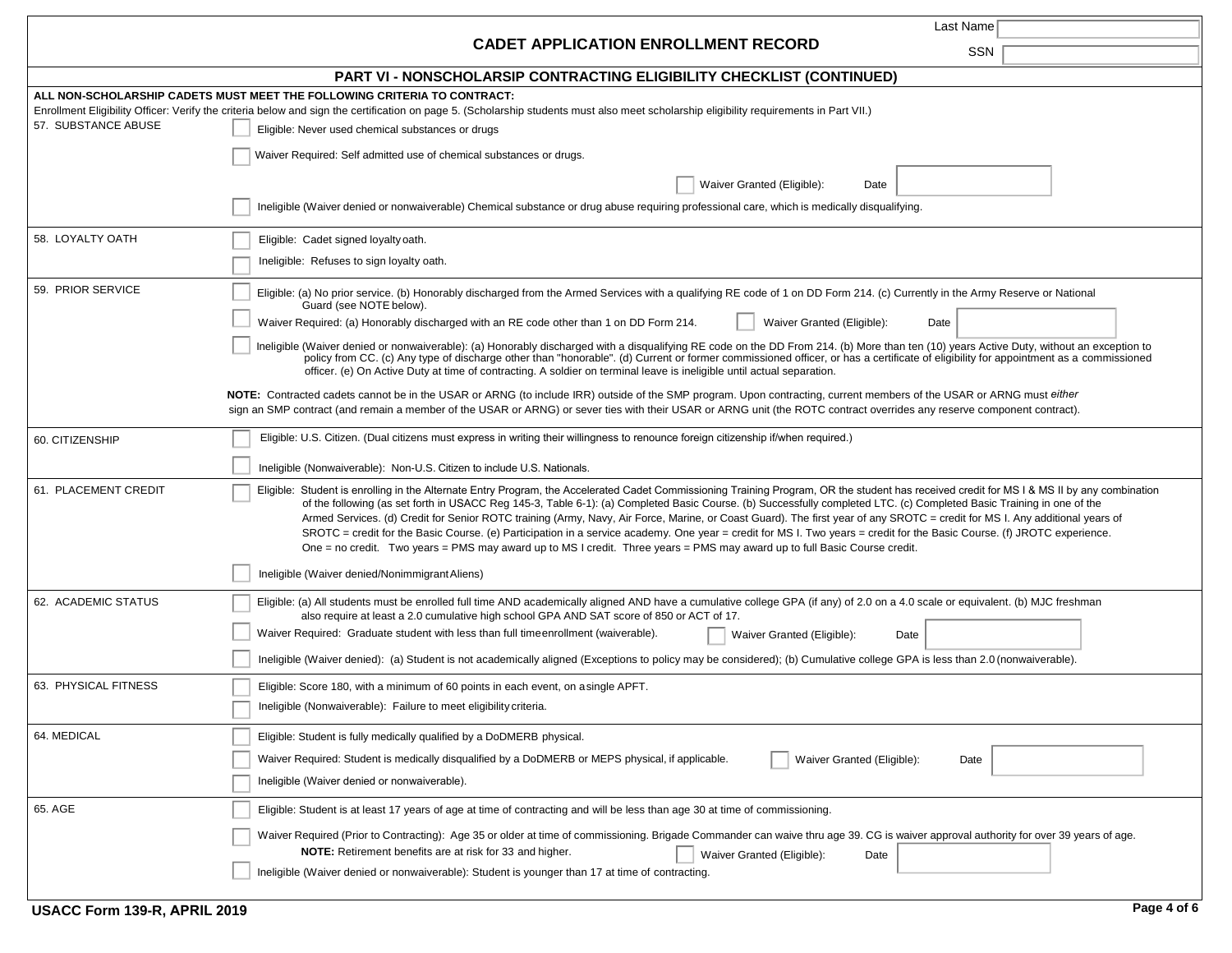|                                                                                                                                             | Last Name                                                                                                                                                                                                                                                                                                                                                                                                                                                                                                             |  |
|---------------------------------------------------------------------------------------------------------------------------------------------|-----------------------------------------------------------------------------------------------------------------------------------------------------------------------------------------------------------------------------------------------------------------------------------------------------------------------------------------------------------------------------------------------------------------------------------------------------------------------------------------------------------------------|--|
|                                                                                                                                             | <b>CADET APPLICATION ENROLLMENT RECORD</b><br>SSN                                                                                                                                                                                                                                                                                                                                                                                                                                                                     |  |
| PART VII - SCHOLARSHIP ELIGIBILITY CHECKLIST                                                                                                |                                                                                                                                                                                                                                                                                                                                                                                                                                                                                                                       |  |
|                                                                                                                                             | ALL SCHOLARSHIP CADETS MUST MEET THE FOLLOWING CRITERIA TO CONTRACT:<br>Enrollment Eligibility Officer: Verify the criteria below and sign the certification on page 5. Scholarship students must also meet scholarship eligibility requirements. NOTE: Green to Gold scholarship applicants must meet<br>criteria in order to apply. Refer to the current Green to Gold application for details.                                                                                                                     |  |
| 66. PREVIOUS CRITERIA                                                                                                                       | Eligible: (a) Four-year and three-year scholarship winners must meet criteria 55-61 on the Advanced Course Eligibility Checklist (Part VI). (b) Two-year scholarship winners must meet<br>criteria 55-62 on the Advanced Course Eligibility Checklist (Part VI). (NOTE: Alternate Entry Option students are ineligible for scholarship).<br>Ineligible: Ineligible for contracting unless student is fully qualified.                                                                                                 |  |
| 67. MEDICAL                                                                                                                                 | Eligible: Student is fully medically qualified by DoDMERB.                                                                                                                                                                                                                                                                                                                                                                                                                                                            |  |
|                                                                                                                                             | Waiver Granted (Eligible):<br>Date<br>Waiver Required: Student is medically disqualified by DoDMERB.<br>Ineligible (Waiver denied or nonwaiverable).                                                                                                                                                                                                                                                                                                                                                                  |  |
| 68. MAJOR                                                                                                                                   | Eligible: Student is majoring in one of the majors listed in USACC Reg 145-1.<br>Waiver Granted (Eligible):<br>Date<br>Waiver Required: Student is not majoring in one of the majors listed in USACC Reg 145-1.<br>Ineligible (Waiver denied).                                                                                                                                                                                                                                                                        |  |
| 69. AGE                                                                                                                                     | Eligible: Student must be 17 years of age within the first semester following award of the scholarship (cannot contract until reaches age 17) and be under 31 years of age on 31 December<br>of the calendar year of commissioning.                                                                                                                                                                                                                                                                                   |  |
| 70. ACADEMIC STATUS                                                                                                                         | Ineligible (Statutory-Nonwaiverable): Student exceeds the statutory maximum age requirement IAW USACC Reg145-1.<br>Eligible: Student must meet ALL THREE of the following criteria: (a) Academically aligned. (b) Cumulative college GPA of 2.5 on a 4.0 scale, OR student has no college GPA yet, but<br>has a cumulative high school GPA of 2.5 on a 4.0 scale. (c) Full time student (in accordance with university policy - usually 12 or more credit hours).<br><b>HS GPA</b><br><b>OR</b><br><b>College GPA</b> |  |
|                                                                                                                                             | Waiver Required: (a) Student has a cumulative college GPA of less than 2.5 on a 4.0 scale. Rounding is not permitted. (b) Student has no cumulative college GPA yet, but has a cumulative<br>high school GPA of less than 2.5 on a 4.0 scale. (c) Graduate student who is enrolled less than full time.                                                                                                                                                                                                               |  |
|                                                                                                                                             | Waiver Granted (Eligible):<br>Date<br>Ineligible (Waiver denied or nonwaiverable).                                                                                                                                                                                                                                                                                                                                                                                                                                    |  |
| 71. ACT/SAT                                                                                                                                 | Eligible: (a) Two-year scholarship recipient: no requirement (except two-year MJC). (b) Two-year MJC, three-year or four-year scholarship recipient with composite ACT score of 19 or<br>greater OR composite SAT score of 1000 or greater.<br>SAT Math<br>ACT Composite<br>SCORE: SAT Verbal                                                                                                                                                                                                                         |  |
|                                                                                                                                             | Waiver Required: Two-year MJC, three-year or four-year scholarship recipient with composite ACT score of less than 19 OR composite SAT score of less than 1000.<br><b>SAT Math</b><br><b>ACT Composite</b><br><b>SCORE: SAT Verbal</b>                                                                                                                                                                                                                                                                                |  |
|                                                                                                                                             | Waiver Granted (Eligible):<br>Date<br>Ineligible (Waiver denied or nonwaiverable): Two-year MJC, three-year or four-year scholarship applicant who has not taken the ACT or SAT.                                                                                                                                                                                                                                                                                                                                      |  |
| 72. ACADEMIC CREDITS                                                                                                                        | Eligible: At the time the scholarship begins, (a) Two-year scholarship recipients must have at least 4 semester/6 quarters remaining, (b) 2.5-year scholarship recipients must have at least 5<br>semesters/7-8 quarters remaining, (c) Three-year scholarship recipients must have 6 semesters/9 quarters remaining, or (d) 3.5-year scholarship recipients must have 7 semesters/10-11<br>quarters remaining.                                                                                                       |  |
|                                                                                                                                             | Waiver Required: If the student does not meet the criteria above.<br>Waiver Granted (Eligible):<br>Date<br>Ineligible (Waiver denied).                                                                                                                                                                                                                                                                                                                                                                                |  |
| 73. PHYSICAL FITNESS                                                                                                                        | Eligible: Score of 180 with 60 points in each event on a single APFT. NOTE: All scholarship applicants must be given a physical assessment (APFT or PFT) during the face-to-face<br>interview for assessment of physical ability. The APFT must be passed NLT 15 Dec (or NLT 1 May for mid-term entries) at the 60/60/60 - 180 standard prior to contracting.                                                                                                                                                         |  |
| 74. CITIZENSHIP                                                                                                                             | Ineligible (Nonwaiverable): Failure to meet eligibility criteria.<br>U.S. Citizen or U.S. National. Scholarship applicants must be U.S. Citizens or U.S. Nationals prior to contracting as a scholarship Cadet. "U.S. Nationals" are persons born in American Samoa                                                                                                                                                                                                                                                   |  |
| and Swains Island. ROTC Cadets must obtain U.S. Citizenship to be eligible for appointment,<br>PART VIII - ENROLLMENT OFFICER CERTIFICATION |                                                                                                                                                                                                                                                                                                                                                                                                                                                                                                                       |  |
| Certify by signature as many as applicable:                                                                                                 |                                                                                                                                                                                                                                                                                                                                                                                                                                                                                                                       |  |
| Name/Rank:                                                                                                                                  | BASIC COURSE: Student is eligible (fully or by waiver) for entry into the Basic Course.<br>Date:<br>Signature:                                                                                                                                                                                                                                                                                                                                                                                                        |  |
|                                                                                                                                             | NONSCHOLARSHIP: Student is eligible (fully or by waiver) to contract as a nonscholarship.                                                                                                                                                                                                                                                                                                                                                                                                                             |  |
| Name/Rank:                                                                                                                                  | Signature:<br>Date:                                                                                                                                                                                                                                                                                                                                                                                                                                                                                                   |  |
|                                                                                                                                             | SCHOLARSHIP: Student is eligible (fully or by waiver) to contract as a scholarship recipient.<br>Date:<br>Signature:                                                                                                                                                                                                                                                                                                                                                                                                  |  |
| Name/Rank:                                                                                                                                  |                                                                                                                                                                                                                                                                                                                                                                                                                                                                                                                       |  |